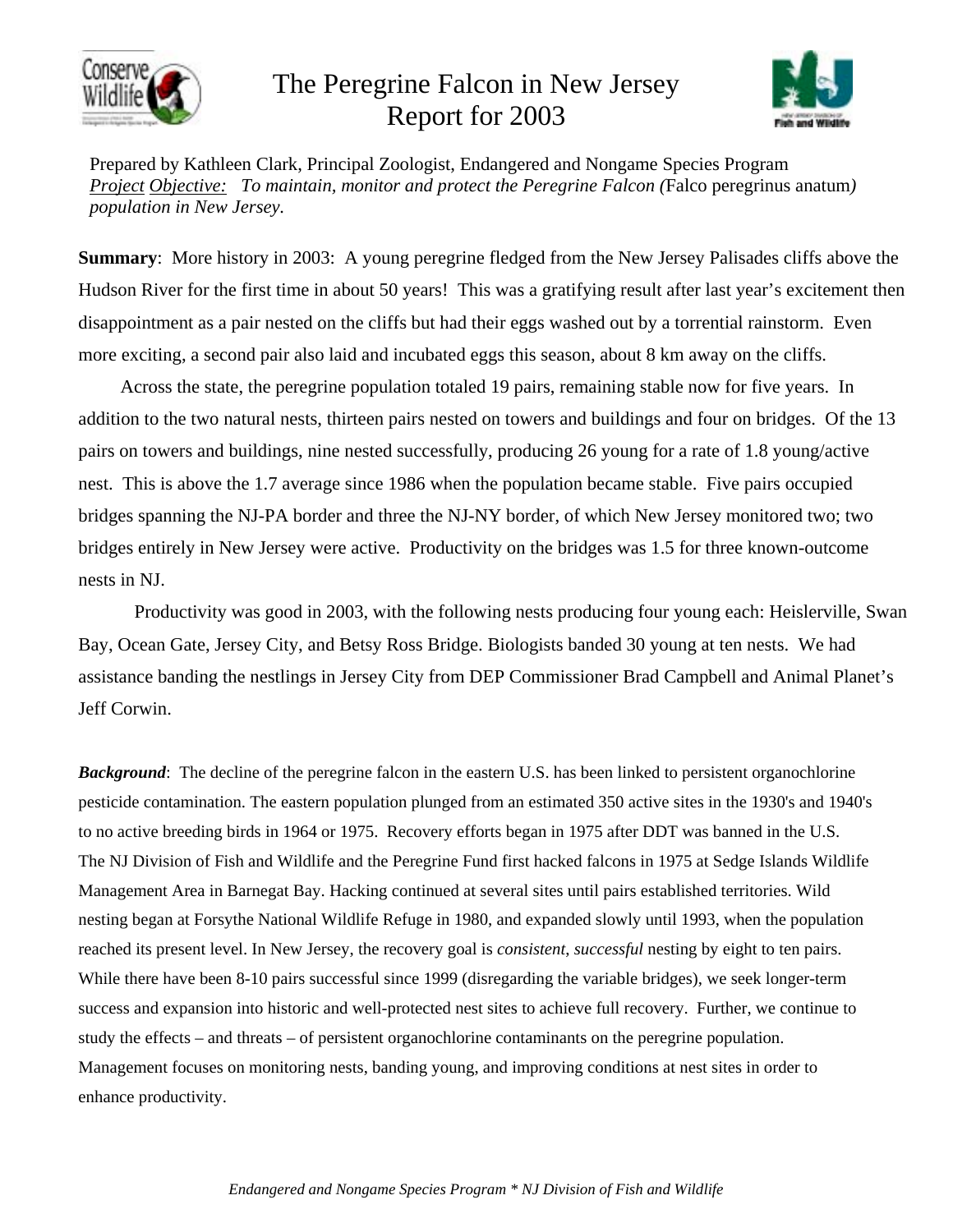*Highlights*: The highlight of the year was the successful nesting by a pair occupying natural cliffs that had been devoid of peregrines since about 1950. While last year's nesting attempt by one pair was a milestone, this year's nesting by two pairs on the cliffs, and the fledging of one chick, was yet another. Such a quick increase in nesting pairs on the natural cliff habitat bodes well for the future re-occupation of much historic habitat that remains. The "new" falcon that moved in at the Atlantic City Hilton last year as a four year-old and incubated her infertile eggs for five months, successfully raised two this year. The pair atop 101 Hudson Street in Jersey City fledged four young in their fourth year, and educated many who watched via website camera.

Productivity was above average at tower and building nest sites, with three sites (Forsythe-Barnegat, Forsythe-Brigantine, and Sedge Islands) failing to produce. Heislerville, Swan Bay, Ocean Gate, and Jersey City fledged four each; Egg Island fledged three; Marmora, Hilton and Stone Harbor fledged two each; and Tuckahoe and Cliff-1 sites fledged one each.

On the Delaware River bridges, four young fledged at the Betsy Ross nest box, a site that consistently does well. Four also fledged from the Walt Whitman in PA. Two young fledged from the Commodore Barry Bridge. No young fledged from the Ben Franklin. At northern New Jersey bridges, the George Washington Bridge pair remained on the NY end of the bridge due to construction on the New Jersey tower. No young fledged from either the NJ Turnpike-Vince Lombardi site or the Newark Bay Bridge, discovered last year.

*Recoveries:* A peregrine banded as a nestling at Stone Harbor in 2002 was found dead, of probable electrocution, in June 2002 (but reported in 2003).

*Conclusions*: Peregrines experienced excellent nest success in 2003, their 24<sup>th</sup> year of nesting in New Jersey. Nest success held steady near 65%, and 19 active pairs fledged 33 young. We need to continue the investigation of contaminants in unhatched, salvaged eggs, as well as the close monitoring of nesting pairs to detect problems. Management of nesting pairs and nest sites is essential to maintain peregrines in New Jersey: bridge-nesting birds are especially vulnerable to nest-site problems, and many other pairs occupy human-constructed sites. With management and the cooperation of bridge and building personnel, these sites can contribute to population viability. The success of peregrines in historic, natural habitat made 2003 a landmark year for the peregrine's recovery in NJ.

*Our Thanks To*: Volunteers who protect and watch over peregrine falcons in New Jersey, including Linn Pierson, Pete McLain, McDuffy Barrow, Jorge Coppen, Sue and Mark Canale, Tim Jankowski, Larry Walton, Keith and Jackie Parker, Bob Kozinsky, Don and Karen Bonica at Toms River Avian Care, Hans Toft, Paula Cunningham, Bob Barth, Atlantic City Hilton staff (Mel Thompson, Pete Aiuto, Nancy Ross and others), Forsythe NWR staff and volunteers, Delaware River Port Authority staff, Palisades Interstate Park Commission and the Palisades Interstate Park Police, The Port Authority of NY/NJ, The Raptor Trust, AT&T staff, PSE&G staff, and all others who support wildlife conservation. The Jersey City WebCam (www.njfishandwildlife.com/peregrinecam) was funded by the Conserve Wildlife Foundation of NJ and Verizon, and maintained by the Division's Jeff Smith and Paul Tarlowe.